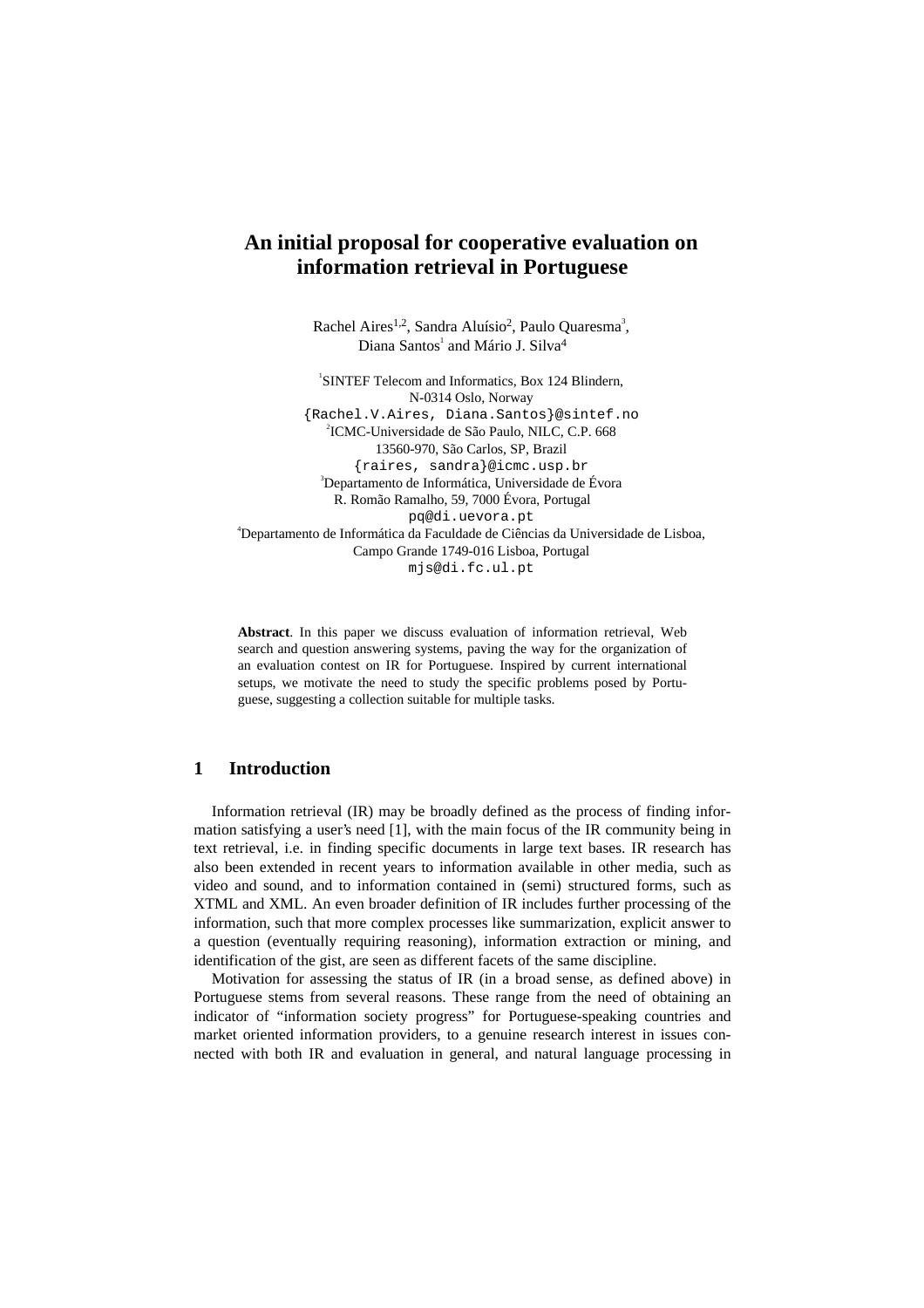particular. We will not dwell in this paper on the first kind of (macro-economic) motivation. We shall rather discuss why the study and evaluation of IR in Portuguese can be of particular interest for both the development and improvement of already existing systems dealing with Portuguese, such as Web search engines or specific database query systems, and for the NLP community that deals with Portuguese and wishes to address real world problems.

For researchers of the first profile, it is advantageous to identify the challenges posed by IR in Portuguese, especially where an English-based architecture will be likely to miss the point. In addition, it is relevant to learn whether Portuguese-speaking users have different requirements and practice. For IR in the Web, it sounds misguided to assume that the distribution of subject matter and users' profiles mirrors that on the Web in general (see [2] for some comments). For a summarization task, it is also far from obvious that good abstracts in Portuguese should obey the same rules of their English counterparts, given the different rhetorical conventions (and practice) for the two languages. Also, the dialogue flow and implicit expectations are well known to differ, so one could, at least, hypothesize that the same would happen when interacting with a computer.

For the traditional NLP community, it is high time that specialized tasks and toylike problems were replaced by real applications that deal with text and are employed by real users. This is the case of applications such as search engines or question answering systems. The aim would be not only to improve its self-confidence as an engineering discipline, but most of all to gain an opportunity to test systems and resources against real data. Information retrieval, unlike e.g. spelling correction, gives the opportunity to test semantic and pragmatic modules and theories of the language, and thus cannot be dismissed as theoretically uninteresting. Subjects like sieving terrorism information, describing commercial venues or automatically creating "who's who" directories have been approached with a simple pattern matching approach (as shown by the MUC conferences, see [3]), but they can also resort to complex models of events, fine-grained representations of time, and even non-monotonic inference; together with complex NLP techniques such as anaphor resolution, sense disambiguation, and thesaurus induction [4].

But if we want to do information retrieval in Portuguese, and evaluate its success, we have to begin by agreeing on some subset of well-defined task on whose solution we can agree on — and test the whole set of applications against some common base agreed upon. This is the evaluation contest model, which is thoroughly described elsewhere (see e.g [3], [5] and [6]). Basically, participants should agree on the conditions of participation (e.g. the restrict use of some data collection); the results of participant's systems are compared using the same tasks, the same data collection (the training data, the testing data and the answer key) and the same evaluation measures. However, this definition hides all the management work and costs involved to make the contest work from the first call for participation to the evaluation workshop. The latter serves both to present and discuss results from the experiments, including failure analyses and system comparisons (see for example, the comparative analysis of the results of CLEF 2002 campaign [7], of those of the Third NTCIR Web Retrieval Task [8], and the analysis of CLEF topics [9]), and to provide a fuller presentation of the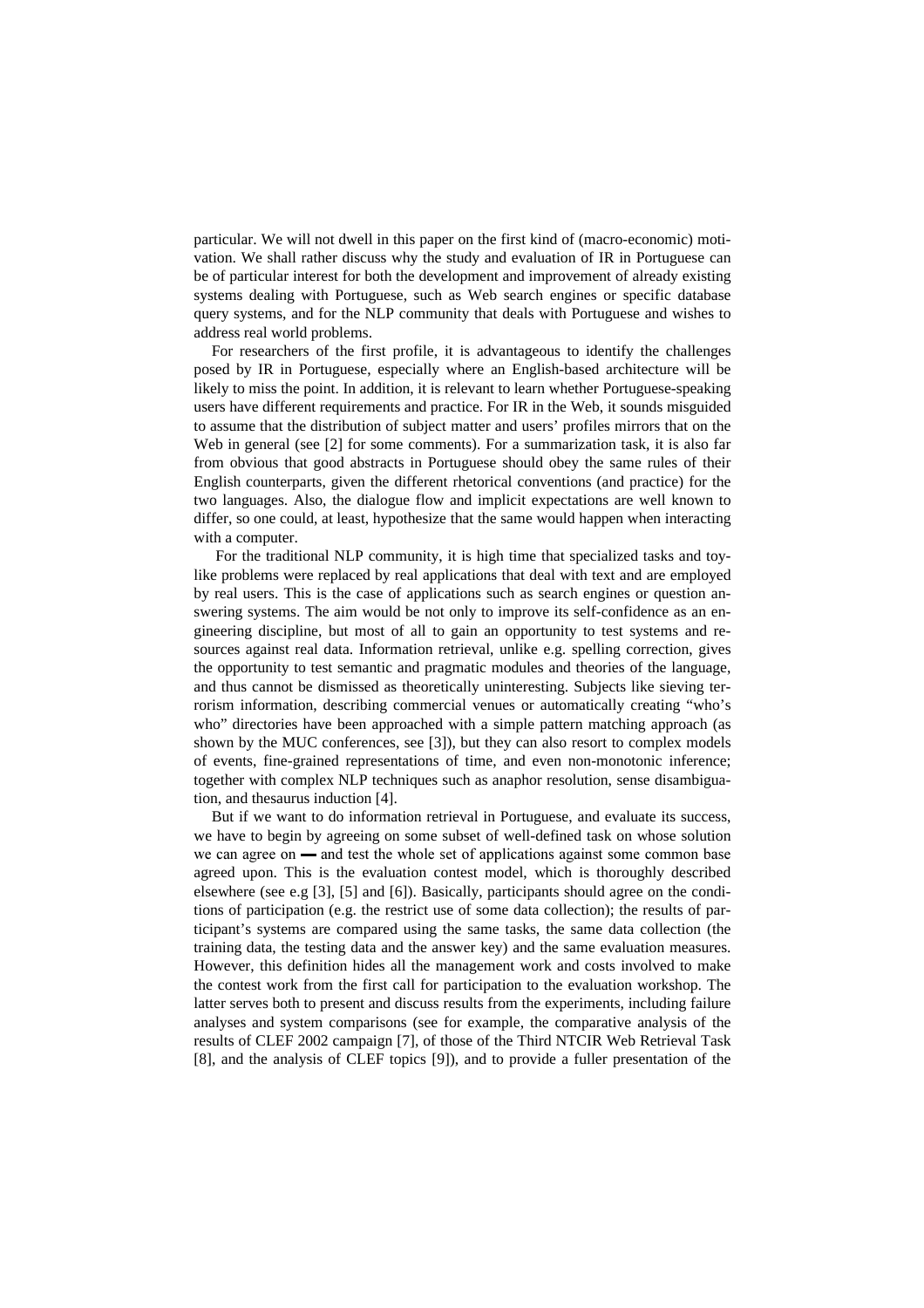systems, e.g. describing retrieval techniques used.

One obvious approach would be to join in the existing evaluation contests such as TREC or CLEF 1 , thus avoiding the huge organization efforts for the contests. Even though we have not ruled out this possibility, we are under the impression that there is very little room in these contests for experimentation with language-specific problems, let alone devise collections that reflect specific problems. Furthermore, there are already efforts for evaluation of the whole field of Portuguese processing (such as the satellite Avalon'2003, the Workshop for Evaluation Campaigns for Portuguese). Therefore, an initiative for IR would work synergistically with those for other NLP topics in Portuguese. Another advantage of this approach is to count on a collection of texts and tasks specifically devised for Portuguese, and not a mere translation or adaptation of other language users' needs. If successful the evaluation initiatives would place researchers on Portuguese on an equal standing with organizers of international contests. This would allow contests involving Portuguese to be seamlessly incorporated into international contests, thus warranting both relevance to Portuguese and more professional organization.

## **2 Question answering evaluation**

 $\overline{a}$ 

Question answering systems aim to retrieve answers rather than documents that may contain the answers. This is a more difficult goal and several constraints have been assumed in the evaluation contest models mentioned in the previous section. For instance, in TREC a special track on Question Answering (QA) has been created only in 1999. It has suffered some changes over the years and subdivided into different subtasks. As an example, the 2001 track on (QA) had the following configuration:

1. The main task. This task aims to retrieve answers to specific questions, such as, "Who discovered Azores?" or "When did Vasco da Gama arrive in India?". Answers are composed by a short text  $(<50 \text{ chars})$  and by a document identifier. The document should contain text supporting the answer string. If the collection of documents has no answer to the question, systems should answer 'NIL'. Systems were allowed to retrieve a ranked list of up to 5 answer-pairs to each query. In 2002, this task was changed to allow only exact answers, rather than a string containing the answer.

2. The list task. This task aims to obtain a set of instances as the answer for a question. These instances may need to be retrieved from multiple documents and should have no duplicates. Examples are questions like: "Name 9 EU countries" or "Name 5 Benfica football players". Answer instances may be duplicated in the collection and it is also guaranteed that the document collection has the answer to the question (it refers the adequate number of answer instances).

<sup>&</sup>lt;sup>1</sup> It is worth mentioning that, in the interactive CLIR track of CLEF 2002, there is a paper reporting a Portuguese-English experiment. It used an MT system to translate part of the initial sample into Portuguese, due to the scarce number of parallel English-Portuguese public corpora available [10].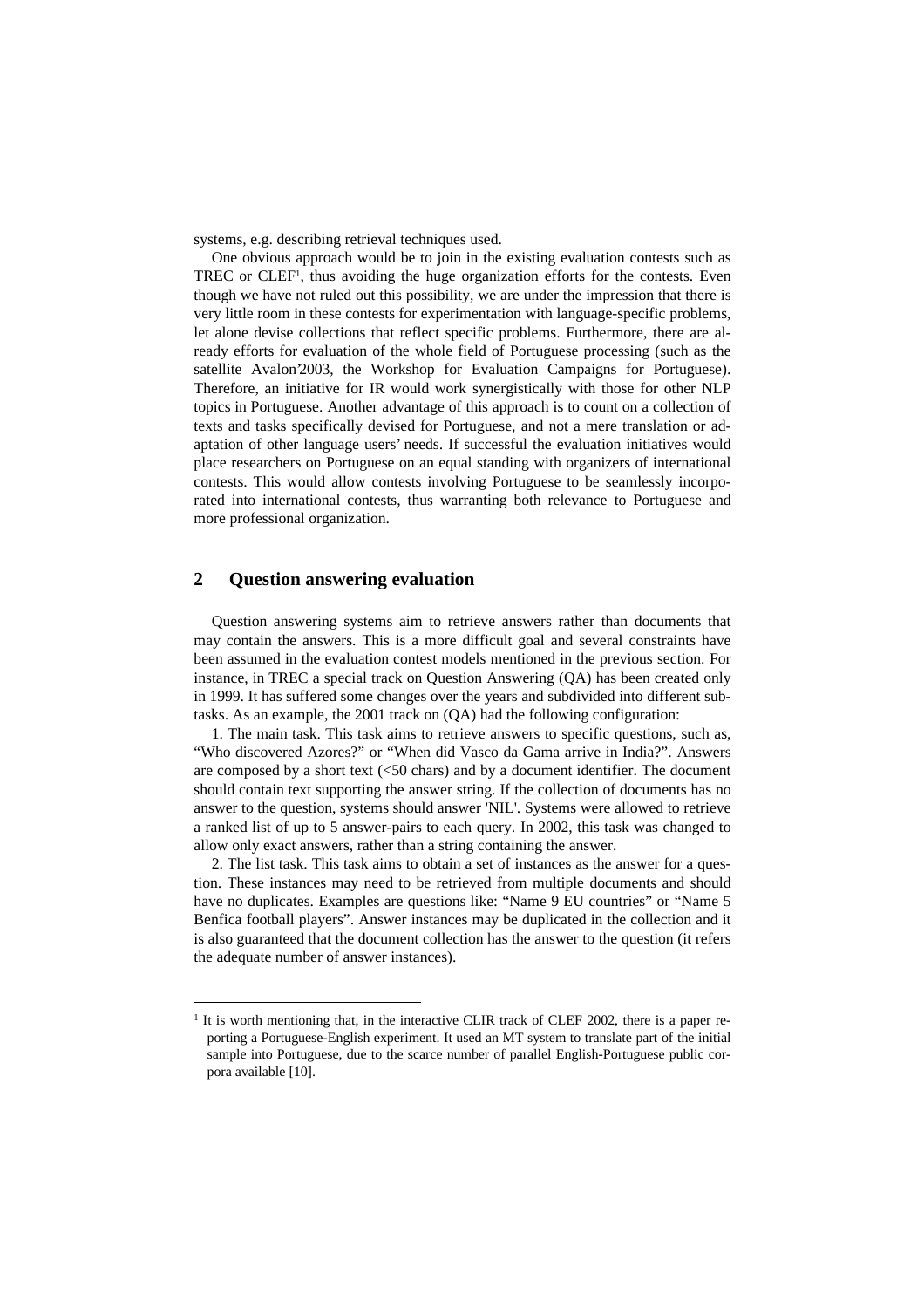3. The context task. In this task the goal was to track discourse objects through series of questions. The systems should be able to manage interaction contexts and to track discourse objects, solving linguistic phenomena, such as anaphora and ellipsis. As example might be the following series of questions: 1. Who was the first king of Portugal? 2. When did he take the throne? 3. Where was he born?

In order to evaluate the performance of systems for these tasks answer pairs (answer-string, document-id) are required, which were provided by human referees. From experience in TREC conferences, it has been concluded that one referee is sufficient for each answer pair, as relative scores remain stable despite the differences in the refereeing policy. However, in order to have absolute (rather than relative) scores it is important to have more than one referee for each question and to combine them into a single judgment.

In previous QA evaluation contests, the typical approach to deal with this difficult problem has been to classify the questions according to a taxonomy, as follows: answers to questions starting with "who" should be a person or organization; for questions with "when" the answer should be a time entity; and for "where" a place should be given. After having classified the question, the systems commonly use information retrieval techniques and some shallow parsing techniques to obtain adequate entities and to answer the initial question.

Even though evaluation of IR systems for Portuguese is likely to have many features in common with that for English, different parsing strategies and named entity recognition requirements may turn specific systems into very different ones. In addition, we are aware of specificities of Portuguese interrogatives that require treatment, such as *O primeiro rei de Portugal tinha que nome? Em que igreja casou?*. In these cases, there are no clue words to specify the kind of information required, as demonstrated by comparing with *Em que partido votou?*

### **3 Web search evaluation**

 $\overline{a}$ 

According to Saracevic [11], one can conceive three ways of evaluating IR, namely system evaluation; user evaluation; and evaluating the system from a user point of view. We give a short overview of each paradigm in the following subsections, in what concerns Web IR.

Web search engines are now well established as one of the most fundamental and widely used components of the Internet infrastructure. Search engines use many of techniques developed over the last decades for full-text document retrieval, but are also quite different in many aspects [12]. Users interact with these systems in a very different way: queries tend to be much shorter and only the first or second results pages are examined in most cases. On the other hand, the hyperlinks between pages represent a source of data that can be used to rank results effectively [13].

Web search engine evaluation has been the subject of substantial research work [14]. TREC has had a Web track in past editions, which will continue this year<sup>2</sup>. In

<sup>2</sup> http://www.ted.cmis.csiro.au/TRECWeb/2002/index.html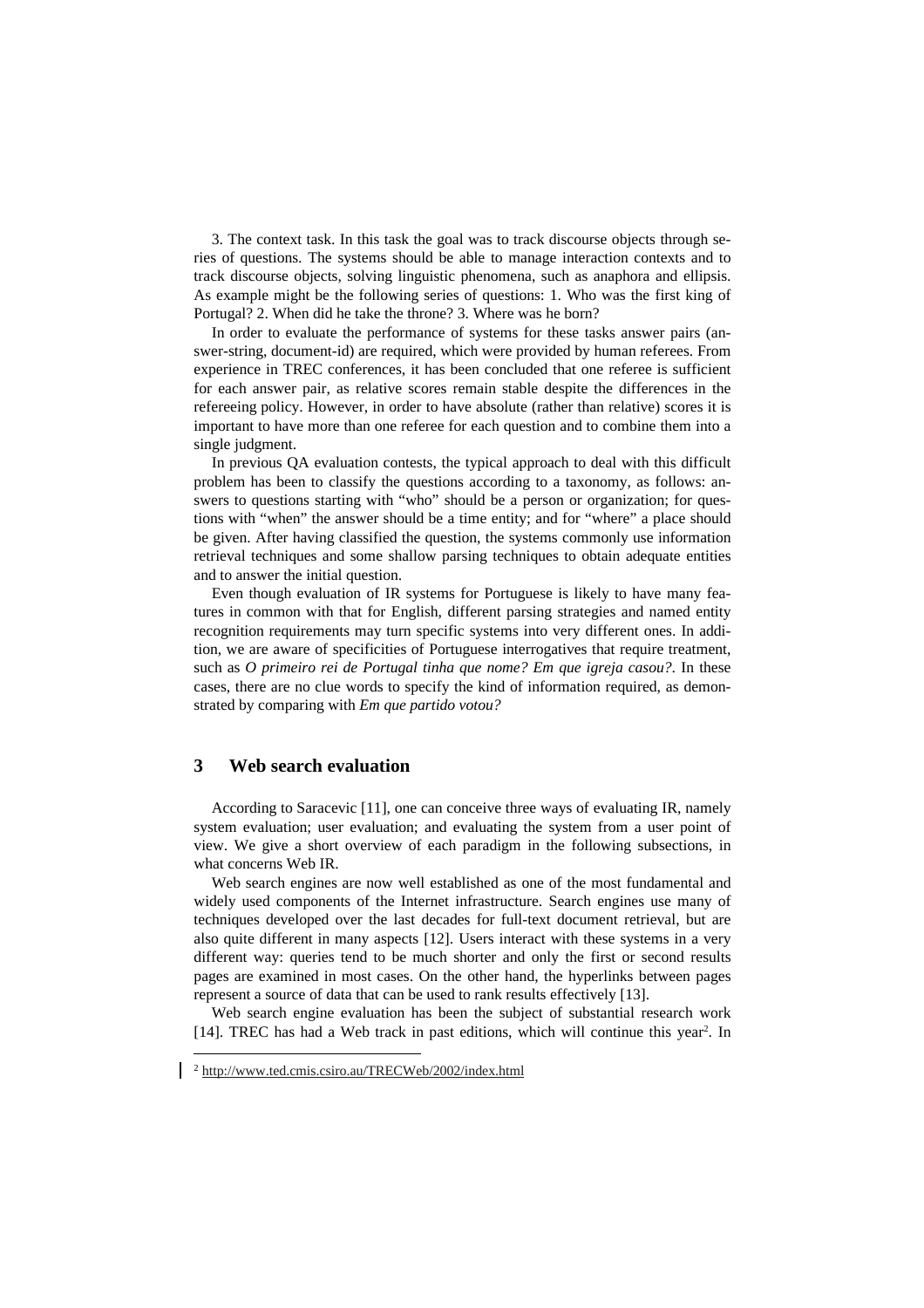this track, evaluations are performed against a document set that is a snapshot of the Web (in 2002, this was a collection of web pages published under the .GOV domain). In the last edition, this track focused on two problems: topic distillation, which involves finding key resources in a particular topic area, and named page finding, or locating a page which has been named by the user. There are multiple classes of algorithms and approaches being used or researched for computing lists of resources to present in response to web search tasks, ranging from keyword matching algorithms to algorithms for finding related pages [15] (using, for instance, bibliometric techniques [16, 17]) or for clustering matched resources by topic [18].

Among the many possibilities to initiate evaluation of web search engines for Portuguese webpages, we highlight the one that consists in defining a set of tasks, execute them against several search engines and evaluate them against several criteria, such as:

- Coverage, the amount of web pages indexed in the Portuguese language.
- Retrieval performance, or the precision of results and response times

To conduct this task, hundreds of search engines could be considered. A large number of search engines could be employed, including global search engines such as Google<sup>3</sup> and Alltheweb<sup>4</sup>, and Portuguese-specific national or cultural search engines, such as tumba!<sup>5</sup> [19] and todobr<sup>6</sup>.

The selection of tasks to benchmark could follow as guidelines the tasks of the TREC Web search track or the Portuguese terms most frequently searched on web search engines (using, for instance, the access logs of one or more search engines as a sample). However, an evaluation conducted at this level would only provide results on the performance of these systems as seen by the end users, without taking into account differences among the collections of web pages used by each search engine or additional database that could be used to improve the quality of ranking algorithms. Researchers on Web IR algorithms demand comparisons on equal terms. To satisfy this requirement, a common, publicly available, collection of web pages extracted from a list of well-known sites could be considered. This collection would be annotated for evaluation purposes and given to the participants. A substantially large document collection of Portuguese web pages, such as governmental web pages, could be gathered from public sources for this purpose and given in advance to participants in a web search evaluation track.

No matter the size and indexing capabilities, IR systems may still fall short of basic user needs, and a user-based study typically focuses on questions such as whether the particular needs are solved, whether the information retrieved was useful in the context of use, whether the interface was friendly, what are the typical shortcomings, and so on. In addition to simple precision and recall measures (incidentally, based on a illdefined and often problematic view of relevance), several other measures have been proposed to encode subjective factors: novelty (how many retrieved items were new to

 $\overline{a}$ 

<sup>3</sup> http://google.com

<sup>4</sup> http://alltheweb.com

<sup>5</sup> http://tumba.pt

<sup>6</sup> http://www.todobr.com.br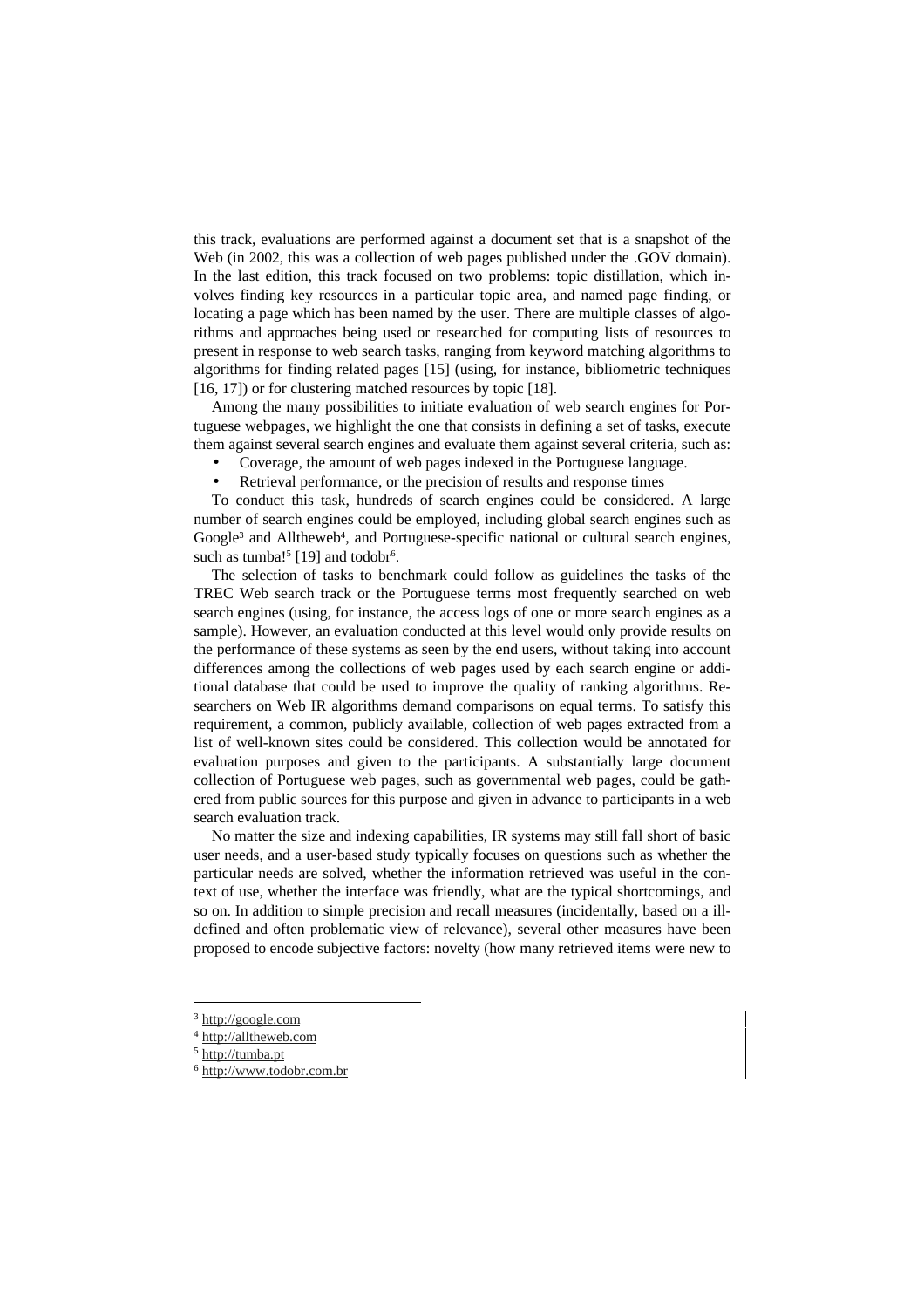the user), coverage (how many were already known to the user), effort (how many irrelevant items before a relevant one), etc. (See [20]).

The problem with this kind of studies is that they are extremely expensive and time consuming. Furthermore, they require users to comprise a (relatively) homogeneous set, with whom researchers can communicate directly. This is at odds with the situation on the Web, where users form a large and mostly heterogeneous group, with whom typically information providers do not have direct contact.

While search engine developers may be interested in comparing algorithms, as mentioned above, other researchers may try to assess search engine users'satisfaction and some of their problems without requiring large user-based evaluations. We may use simple usability techniques such as cognitive walkthroughs and questionnaires, or we can perform large-scale non-intrusive studies by looking at real users in some semi-controlled setups. Web user logs massaging [21] and click-through data [22] are two technologies that we propose to apply for Portuguese.

For our language there are some variables with obvious usability importance that can be studied almost independently of the evaluation setup, such as character encoding, clitics handling, hyphenated words, and a particular kind of spelling mistakes produced by missing or wrong accents. Also, even the simple "language" variable has turned out to be defective in major search engines. For example, in December 2002 only one third of the pages in Portuguese indexed by Google have been correctly assigned the "Portuguese language" label!.

## **4 An initial proposal for cooperative evaluation**

What are we going to evaluate? Is it possible to find a subset or intersection of the above goals and ways to evaluate, discussed in the sections above, which allows a common endeavor? No matter the final answer, one should attempt to devise a setup that could be eventually reused for the different sub-areas. It is in any case necessary to start a common reflection – of which this paper represents the beginning – around IR in Portuguese. Basically, one has to agree on what to evaluate, and how to evaluate it. Almost all questions dealing with evaluation have not yet been answered for Portuguese. Let us illustrate some relevant ones in what follows.

Concerning search engines: Which one behaves best for the most frequent questions in Portuguese? What is the size of the index of each engine? What subjects do they cover? What is their overlap? Concerning users: Which are the most frequent questions? What kind of goals do they have? What kind of mistakes are they most likely to make? What kind of content do they search in Portuguese as opposed e.g. to doing the search in English? Concerning specific QA systems: How are question types categorized? What is defined as a valid answer? What is the proportion of questions that have an answer in the database? Concerning QA: Which kind of questions are users interested in? What is the prior influence (if any) of their exposure to Web search? Concerning information extraction systems, again depending on the information to be extracted, one would like to answer a number of questions, and so on.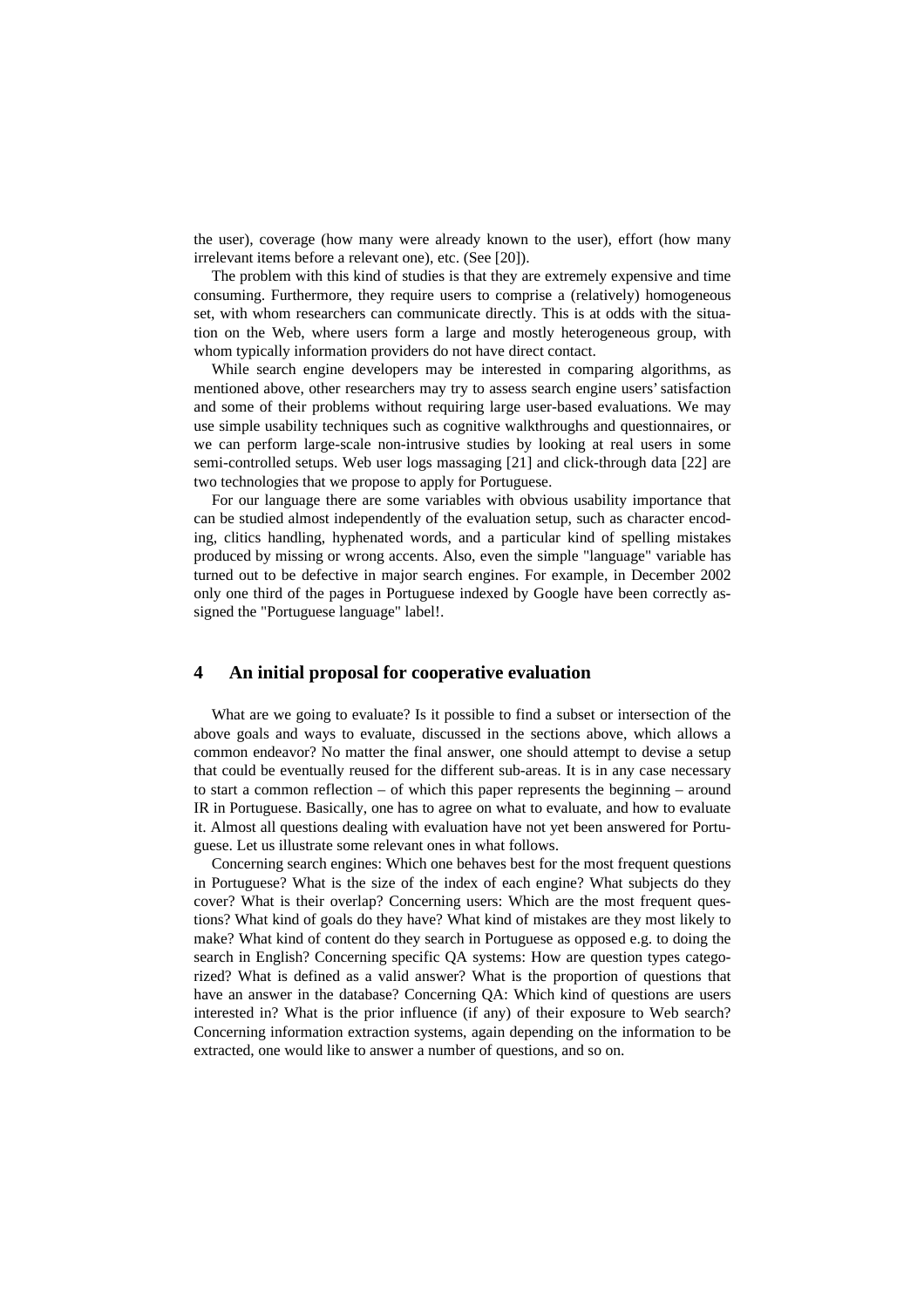Abiding by the evaluation contest paradigm, we have in any case to define a common "document collection". Probably we should have several, or at least two: a closed collection of documents (probably also taken from the Web, given its higher availability), and a large Web collection of documents (open collection). In addition, we need to agree on an initial set of queries or topics, together with some measures of relevance or quality.

We suggest that these collections should be prepared having in mind from the start the requirement that they should be iteratively refined with judgments and annotation relative to more and more complex tasks. Thus, from basic topic detection (classical IR) to QA, (multi-document) summarization, and MUC-like tracks such as ENR, coreference, etc. as well as more linguistically oriented tasks such as terminology extraction or thesaurus induction, or more application oriented tasks such as geographical information mining. In fact, we even propose to maximize the set of common data with other kinds of evaluation contests which are usually kept apart, since evaluation activities for Portuguese are all starting almost simultaneously. One could use a subset of the texts for (machine) translation and (some subsets of) parsing.

Another question to bear in mind is that, though the language is common, Brazilian and Portuguese culture and users may differ considerably. This also applies to the coverage of the indexes of national search engines. Some applications may require one universe only, others may benefit from accessing both Portuguese and Brazilian information. Special care must thus be taken in order to find realistically interesting tasks that pertain to both variants of Portuguese if we want to cooperatively evaluate our systems. One possibility would be to have separate panels of judges for the two variants, so that they might rank differently relevance according to their national (and/or geographical) bias. Examples (for ease of exposition they are framed as questions, but of course the same would apply if they were cast as topics): *Que políticos foram acusados de corrupção ultimamente? Quanto ganha um jogador de futebol? Quais os restaurantes de comida japonesa mais perto? Quem foi Guimarães Rosa?* One would expect different information to be relevant to users from different countries…

Though we acknowledge that many hurdles will have to be overcome, we wish to start with the work to verify or reject our hypotheses, by actually setting up the first collection of queries and documents for Portuguese. This process has begun, and we expect to present its first instantiation at Avalon'2003.

#### **References**

- 1. Voorhees, E., Harman, D.: Overview of TREC-2001. Proceedings of TREC'2001 (2001). Available at http://trec.nist.gov
- 2. Aires, R., Santos, D.: Measuring the Web in Portuguese. In: Brian Matthews, Bob Hopgood & Michael Wilson (eds.): Euroweb 2002 conference (2002) 198-199
- 3. Hirschman, L.: The evolution of Evaluation: Lessons from the Message Understanding Conferences. Computer Speech and Language 12 (4) (1998) 281-305